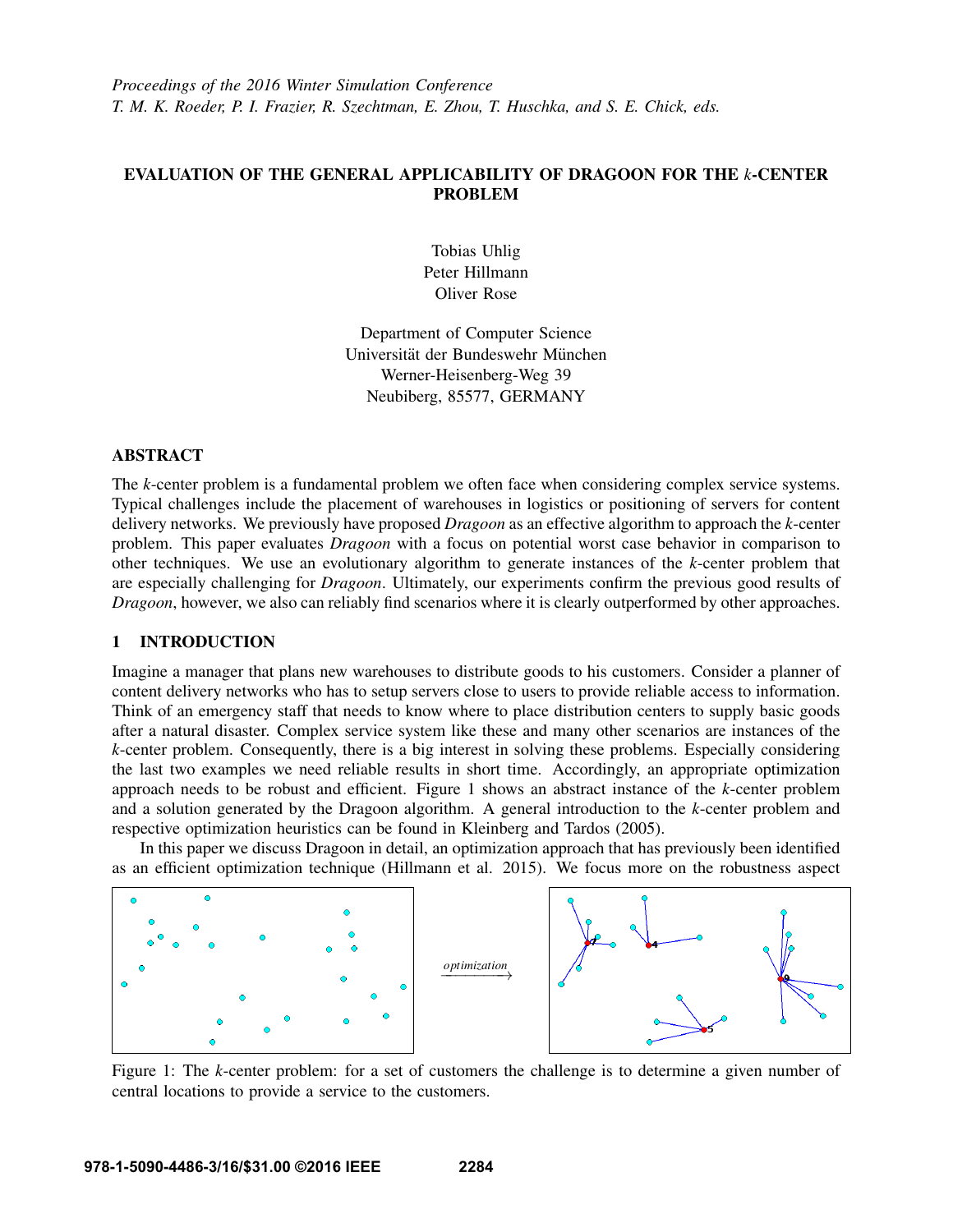of the optimization, by analyzing its worst case behavior in comparison to other techniques. To this end we employ an evolutionary algorithm to generate problem instances that are especially challenging for Dragoon. This idea is inspired by a paper from Nguyen et al. 2014. They used an evolutionary algorithm to generate images that would fool a deep neural network. The considered deep neural network was trained to recognized certain classes of images, however, the research group was able to generate images that were false positives. Similarly, we try to identify instances of the *k*-center problem were the explicit and implicit optimization assumptions of Dragoon are exploited, leading to low quality solutions.

Our paper is structured in the following way: In the next section we briefly introduce the *k*-center problem and its characteristics. Afterward, we present the optimization approaches we considered. In Sections 4 and 5 we explain our experimental setup and provide the results of our tests. Finally, we discuss the results of our study and give a summary and short outlook.

### 2 THE K-CENTER PROBLEM

The *k*-center problem is a classic optimization problem, that is known to be NP-hard (Gonzalez 1985). Informally, we are looking to place multiple centers to satisfy a number of customers. Our goal is to minimize the maximal distance of a customer to its closest center. For example, in disaster management we want to find good locations for camps to provide services to multiple cities. More formally, given a set of locations *V* and number of centers to place  $(k)$  and a distance function  $d$  we have to determine a subset  $S \subset V$  with  $|S| = k$ . The optimization objective *D* is the minimization of the maximal distance of locations to their closest center (see Equation 1). For this paper the distance function  $d$  is based on the Euclidean distance in  $R^2$ .

$$
D = \min \max_{v \in V} \min_{s \in S} d(v, s) \tag{1}
$$

In this paper we consider only the placement of centers at a customer location (Node-Placement). We do not discuss the more general Free-Placement, where customers can be placed anywhere. The results and approaches presented in this paper can, however, be extended to consider Free-Placement. We focus on Node-Placement since it is oftentimes reasonable to rely on the existing infrastructure, e.g., given network infrastructure for CDNs or existing roads for logistics problems. Especially, for problems with a short planning horizon like disaster management or dynamic adaption of CDNs it is impractical to setup a new center, that is not at an customer location. When we consider time critical applications we need an optimization approach that is fast and robust. The following section will briefly introduce a number of optimization techniques for the *k*-center problem.

#### 3 OPTIMIZATION APPROACHES

Previously, we mentioned the NP-hard nature of the *k*-center problem, which makes it a difficult problem to solve. There is no fast exact approach to calculate a solution for a given problem instance. Small instances can be solved optimally using brute force or branch and bound techniques. Larger scenarios cannot be solved practically since the search space grows exponentially. To handle these instances a number of heuristic approaches have been proposed to generate approximate solutions. Generally, as long as they have polynomial runtime these heuristics can only be guaranteed to be 2-approximable, i.e., at worst the maximal distance can be twice as large as the theoretical optimum (Kleinberg and Tardos 2005).

Dragoon is an 2-approximbale approach that generated very promising results in previous experiments (Hillmann et al. 2015). We will compare it to the following techniques: 2-Approx, MacQueen, Greedy, and a new extension of Greedy called Backtrack. A special focus is put on worst case performance of Dragoon in comparison to the reference approaches. Dragoon and the other techniques are presented in the next few sections. All of them have two things in common, they are reasonably fast and they can be implemented to operate in a nearly deterministic way without many stochastic effects. This allows us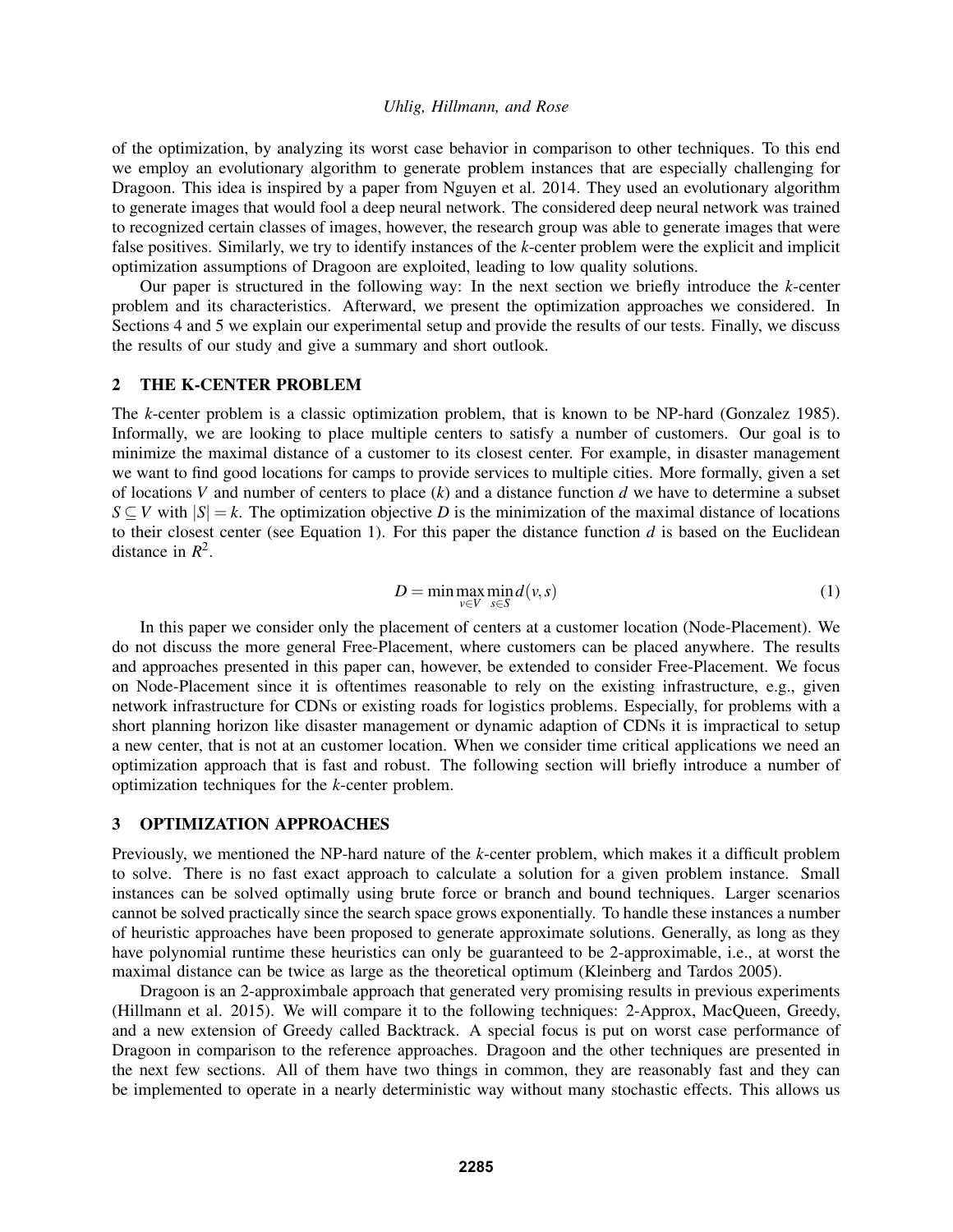to perform a huge number of experiments for different problem instances, without requiring experiment repetitions for statistical significant results.

We have compared Dragoon to other approaches before, that we do not include in this paper. Typical metaheuristics like evolutionary algorithms and particle swarm optimization are left out because of their stochastic nature. Integer linear programming is excluded from the experiments since it requires to much calculation time to evaluate large instances effectively.

#### 3.1 Dragoon

The Dragoon algorithm was initially used to optimize Landmark positions to improve the quality of IP geolocation (Hillmann et al. 2015a, Hillmann et al. 2015b). However, it can be applied to any kind of *k*-center problem. Dragoon uses three stages for optimization: first an initial reference placement, second center placement based on the 2-Approx algorithm (see next section), and finally an iterative improvement strategy.

For the initialization, Dragoon places a single virtual center by solving the 1-center problem. This means it determines the optimal position for a single center. This center will only be used for the first optimization step and is removed afterward, consequently, it is not part of the final solution. The advantage of this approach is that oftentimes the first center serves more customers than centers placed later on. By removing the virtual center we generate solutions that are much more balanced with regard to the numbers of customers assigned to each center.

In the second stage, Dragoon iteratively places centers using the 2-Approx strategy to position all centers. The first placement decision is incorporating the virtual center from the initialization step. Afterward, the virtual center is removed and no longer specifically considered in further placement decision. When the second stage concludes we have a guaranteed 2-approximable solution, which is then improved in the final stage.

During the final stage, a local optimization strategy is used to obtain a better solution. The procedure iterates over all centers and tries to move them to an adjacent node. If such a move leads to an improvement it is accepted, otherwise it will be undone. Consequently, the algorithm can only improve the initial solution and therefore leads to overall better result. This process is repeated until no further improvement can be obtained. In the next section we will discuss the 2-Approx approach that is used in Dragoon's second stage.

#### 3.2 2-Approx

The 2-Approx algorithm discussed in Hochbaum and Shmoys (1985) and is named this way, since it reliably provides a 2-approximable solution for the maximum distance (*D*) objective. This means, the following is true for all solutions generated by 2-Approx:

$$
D_{2-Approx} \leq D_{optimal} \cdot 2.
$$

The algorithm uses an iterative approach for center placement. The first center is placed arbitrarily, either randomly or using some kind of initialization. Each successive center is placed at the customer location that has the maximal distance to its closest center. This procedure is repeated until all centers are positioned.

#### 3.3 MacQueen

MacQueen is an implementation of a k-means approach (MacQueen 1967). Starting from an initial placement it iteratively optimizes a solution until no further improvements are achieved. For each iteration customers are assigned to their closest center. Then each center location is changed to optimally support the assigned customers. The repositioning is based on the geometrical mean of the customer group. Eventually, center positions no longer change and the optimization ends. Selim and Ismail (1984) have shown that k-means approaches are guaranteed to converge.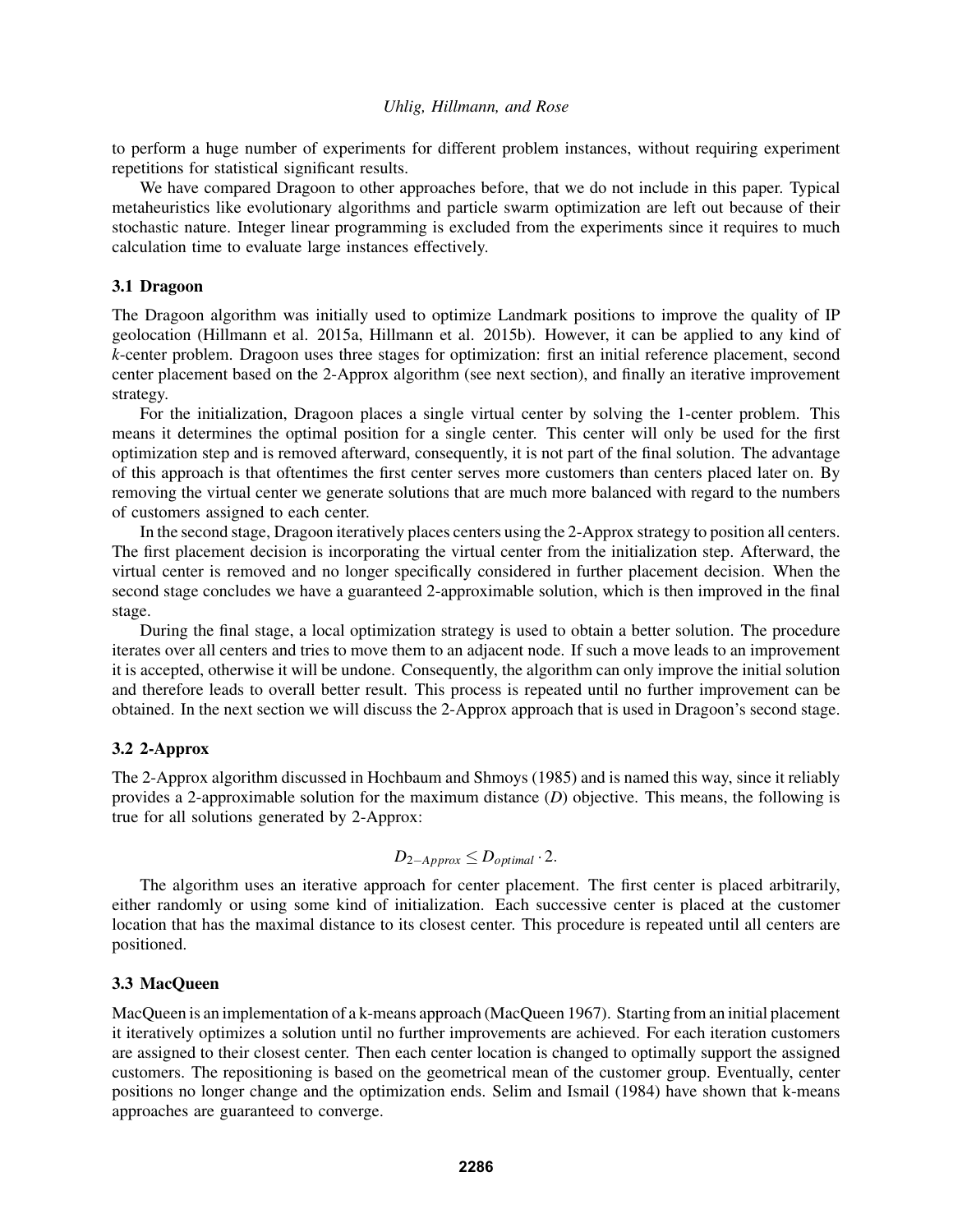## 3.4 Greedy

We use a straight forward implementation of a greedy approach discussed in Jamin et al. (2001). We iteratively place centers one at a time. To place a center, all possible locations are evaluated and the center is placed at the position that maximizes the optimization objective. For node-based placement this means, we consider all customer locations during each iteration. With regard to free placement, some kind of rasterization is required. Similar to the 2-Approx approach, Greedy also guarantees a 2-approximable result.

## 3.5 Backtrack

Backtrack is an extension of the Greedy algorithm we propose. Generally, each placement decision in Greedy is only locally optimal. Therefore, the generated solution is usually not a global optimum. Backtrack takes the solution generated by Greedy and tries to improve it. It only performs changes that lead to an improvement, consequently, it only generates solutions that are better or at least equally good as the ones generated by Greedy. For this reason, Backtrack also guarantees 2-approximable results. For the optimization Backtrack individually evaluates all centers and tries to reposition them. This is done iteratively for every available center. The optimization terminates either when we cannot find a better position for single center after we iterated over all of them or when a given number of optimization steps is reached. We have to limit the maximal number of optimization steps, since we cannot predict how long the optimization would run otherwise. In contrast to MacQueen, there is no guarantee of convergence.

# 4 EXPERIMENT SETUP

In our experiments we always consider the relative performance of two approaches to solve a given problem instance. Usually, we look at the performance of an "challenger" algorithm in comparison to a "challenged" approach (usually Dragoon). To measure the difference between them we simply calculate the absolute difference for a given problem instance:

# $\Delta D = D_{challenger} - D_{challened}$ .

Therefore, a negative ∆*D* indicates that the challenger performed better than the challenged (Dragoon).

The first part of our experiments was designed to evaluate the average performance of the algorithms. We considered six general setups of the *k*-center problem (see Table 1). Instance of these setups were generated randomly by placing the customers at random position in a square with  $0.0 < x, y < 100.0$ . We usually selected square numbers for the amount of customers and centers, since we can easily map them into the square area for thought experiments. For example, if we consider 4 centers that are placed exactly in the middle of the 4 sub-quadrants (Free Placement) of our area with side length 100.0 we know that *D* can at most be 35.36  $(\frac{1}{4}\sqrt{100^2 + 100^2})$ . For our experiments we evaluated 1000 random instances for each comparison.

|  | Table 1: Experiment setups |  |
|--|----------------------------|--|
|--|----------------------------|--|

| Setup     |      |    | ш  | IV |    |    |
|-----------|------|----|----|----|----|----|
| Customers | - 10 | 25 | 36 | 49 | 49 | 64 |
| Centers   |      |    |    |    |    | ١h |

In the second part of our experiments we tried to identify problem instance were the challenger approach would significantly outperform Dragoon. To find these instance we employed an evolutionary algorithm that we implemented using the Serein framework (Uhlig 2015). The evolutionary algorithm used the following setup: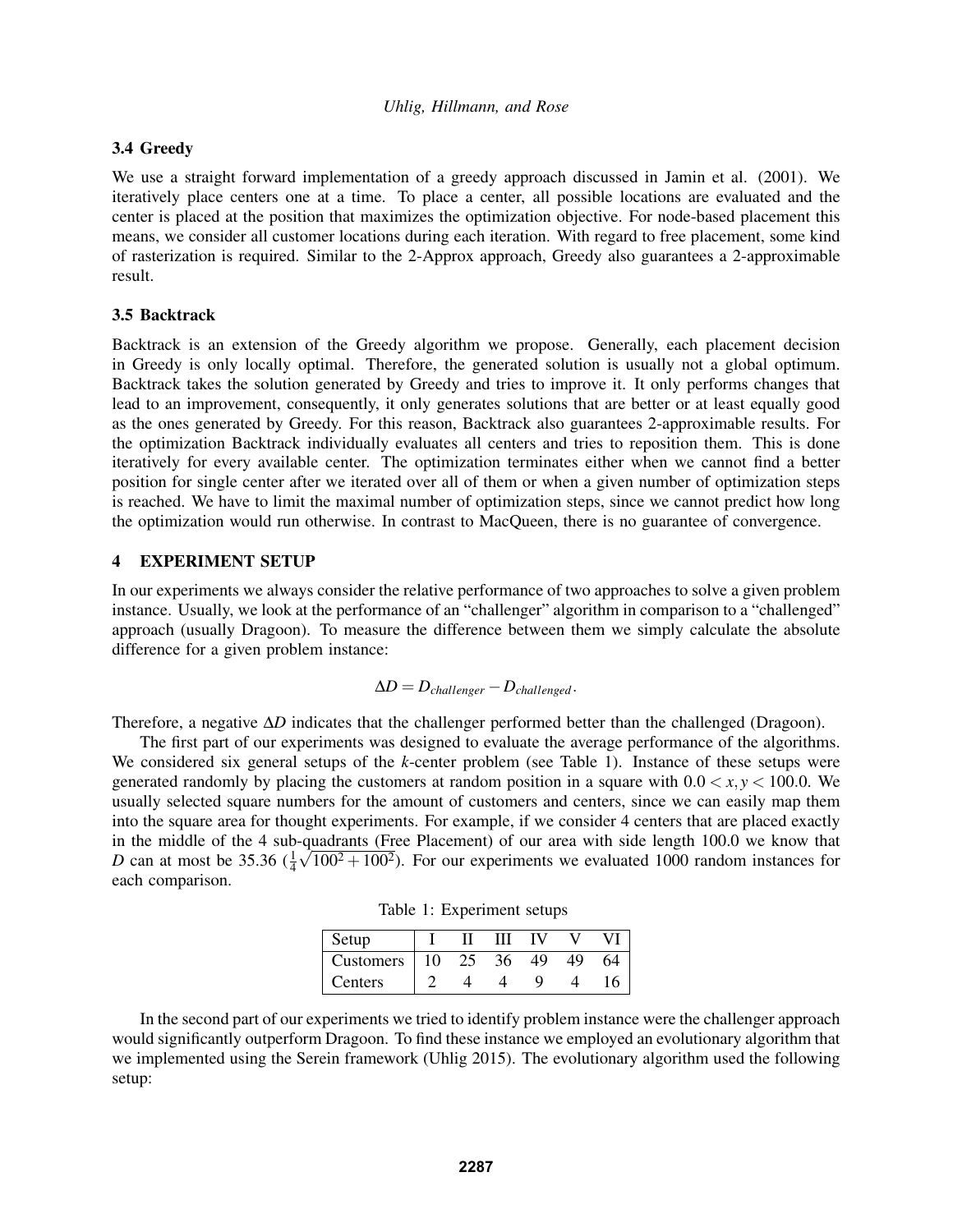- *Problem encoding*: For n customers we used a vector of doubles  $(0.0 < z < 1.0)$  containing an x and y component for each customer location  $\vec{v} = (z_1^x, z_1^y)$  $x_1^y, \ldots, z_n^x, z_n^y$ . A pair of components *z* is mapped to a location in our square  $(100.0^2)$ .
- *Fitness function*: Using the mapped customer locations the centers were placed using the challenging and challenged algorithm. Afterward, the fitness was calculated as ∆*D*
- *Reproduction operators:* we used single point Gaussian mutation with a standard deviation of 0.05 and whole arithmetic recombination with a probability of 0.3.
- *Selection operators:* we employed tournament selection with tournament size 2 and deterministic selection for survival with uncapped elitism.
- We used a population size of 20 and run the evolutionary algorithm for 100 generations.

Starting from a random population of scenarios the evolutionary algorithm searches for a fitting scenario. In our context fitting means, a scenario that can be solved by the challenger approach with a better result than the solution provided by Dragoon. The next section will discuss the result of both experiments.

# 5 RESULTS

The first part of our experiments aimed to confirm the results of our previous studies. We expected Dragoon to perform better than the previously considered reference approaches, i.e., MacQueen, 2-Approx, and Greedy. At the same time we included the new approach Backtrack to evaluate its performance. Looking at the results in Table 2, we can confirm that Dragoon on average returns comparably good results. However, Backtrack slightly outperform Dragoon.

Table 2: Average performance of approaches in comparison to *Dragoon* (∆*Davg*) based on 1000 random problem instances (smaller values are better).

| Users / Centers | MacQueen | $2$ -Approx | Greedy | <b>Backtrack</b> |
|-----------------|----------|-------------|--------|------------------|
| 10/2            | 4.95     | 13.31       | 4.59   | $-0.71$          |
| 25/4            | 7.64     | 9.09        | 9.5    | 0.70             |
| 36/4            | 7.84     | 10.13       | 11.02  | $-0.59$          |
| 49/9            | 6.92     | 3.72        | 6.42   | $-1.23$          |
| 64/4            | 7.43     | 12.12       | 12.61  | $-0.71$          |
| 64 / 16         | 6.10     | 1.68        | 2.77   | $-1.35$          |

The second part of our experiments considered the worst case performance of Dragoon. Table 3 illustrates that we were able to determine problem instance were Dragoon failed in comparison to the reference approach. Conversely, we can say that for each approach there exist scenarios where they can significantly outperform Dragoon. For example, Figure 2 shows a scenario where the MacQueen algorithm determines a much better solution than the Dragoon approach. Interestingly Backtrack, our new approach, showed a slightly better average performance than Dragoon.

Table 3: Worst case performance of *Dragoon* in comparison to other approaches for a problem instance generated by a GA (smaller ∆*D* values are better).

| Users / Centers | MacQueen | $2$ -Approx | Greedy   | <b>Backtrack</b> |
|-----------------|----------|-------------|----------|------------------|
| 10/2            | $-26.41$ | $-29.43$    | $-31.78$ | $-23.55$         |
| 25/4            | $-17.34$ | $-10.54$    | $-10.81$ | $-13.39$         |
| 36/4            | $-3.23$  | $-10.84$    | $-11.96$ | $-14.85$         |
| 49/9            | $-8.75$  | $-5.92$     | $-4.92$  | $-8.20$          |
| 64/4            | $-7.81$  | $-4.73$     | $-0.82$  | $-10.32$         |
| 64/16           | $-5.49$  | $-5.41$     | $-4.65$  | $-6.05$          |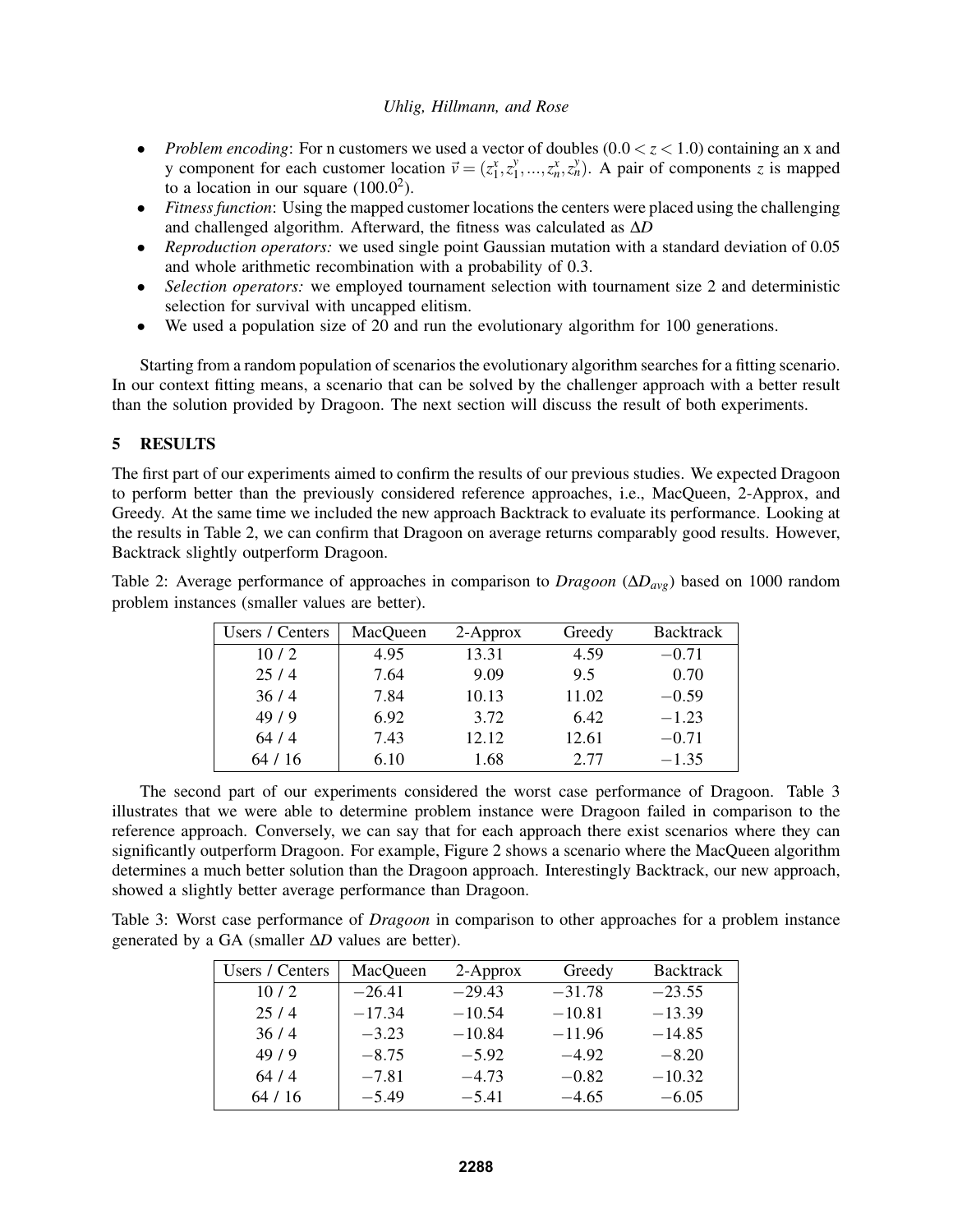

Figure 2: For the given scenario Dragoon (left) finds only a suboptimal solution. MacQueen (right) determines a much better solution.

### 6 DISCUSSION

Our results illustrate that there are worst case scenarios where Dragoon is clearly outperformed by other approaches. In critical application areas this can lead to lower quality solutions than initially expected. For these scenarios it is important to acknowledge the potential of failure and include appropriate fall-back methods. Looking at the scenarios where Dragoon performed worst, we noticed that they often had single customers which where located in isolated positions. However, currently we have no empirical data to statistically support this observation.

It is important to note, that occurrences of low quality solutions are not limited to Dragoon. Each of the presented approaches can fail given a certain problem instance. In general, nearly every approach can be beaten by all other techniques in certain constellations. Table 4 illustrates this fact by matching each approach against all the other ones. Here we show only one setup, however, the general result was the same across all configurations.

One exception is the comparison between Greedy and Backtrack, usually Greedy should not be able to outperform Backtrack. Backtrack strictly improves a solution generated by Greedy, therefore, it should be strictly superior. Looking at the results in Table 4, we see an observation that seems to contradict this guarantee, i.e, Greedy outperforms Backtrack with ∆*D* = −0.39). At this point it is important to remember that we selected algorithms that are mostly deterministic, nevertheless, there is still some randomness

Table 4: Summary of results: Can a certain "challenger" approach outperform another "challenged" approach in an instance of the *k*-center problem with 49 customers and 4 centers (smaller ∆*D* values are better).

|                   | <b>Challenged</b> |                  |           |          |          |  |
|-------------------|-------------------|------------------|-----------|----------|----------|--|
| <b>Challenger</b> | MacQueen          | <b>Backtrack</b> | TwoApprox | Greedy   | Dragoon  |  |
| MacQueen          |                   | $-6.29$          | $-24.38$  | $-22.68$ | $-7.81$  |  |
| <b>Backtrack</b>  | $-32.68$          |                  | $-24.73$  | $-26.45$ | $-10.32$ |  |
| TwoApprox         | $-31.26$          | 0.0              |           | $-21.82$ | $-4.37$  |  |
| Greedy            | $-21.54$          | $-0.39$          | $-15.47$  |          | $-0.82$  |  |
| Dragoon           | $-38.53$          | $-8.52$          | $-24.64$  | $-22.12$ |          |  |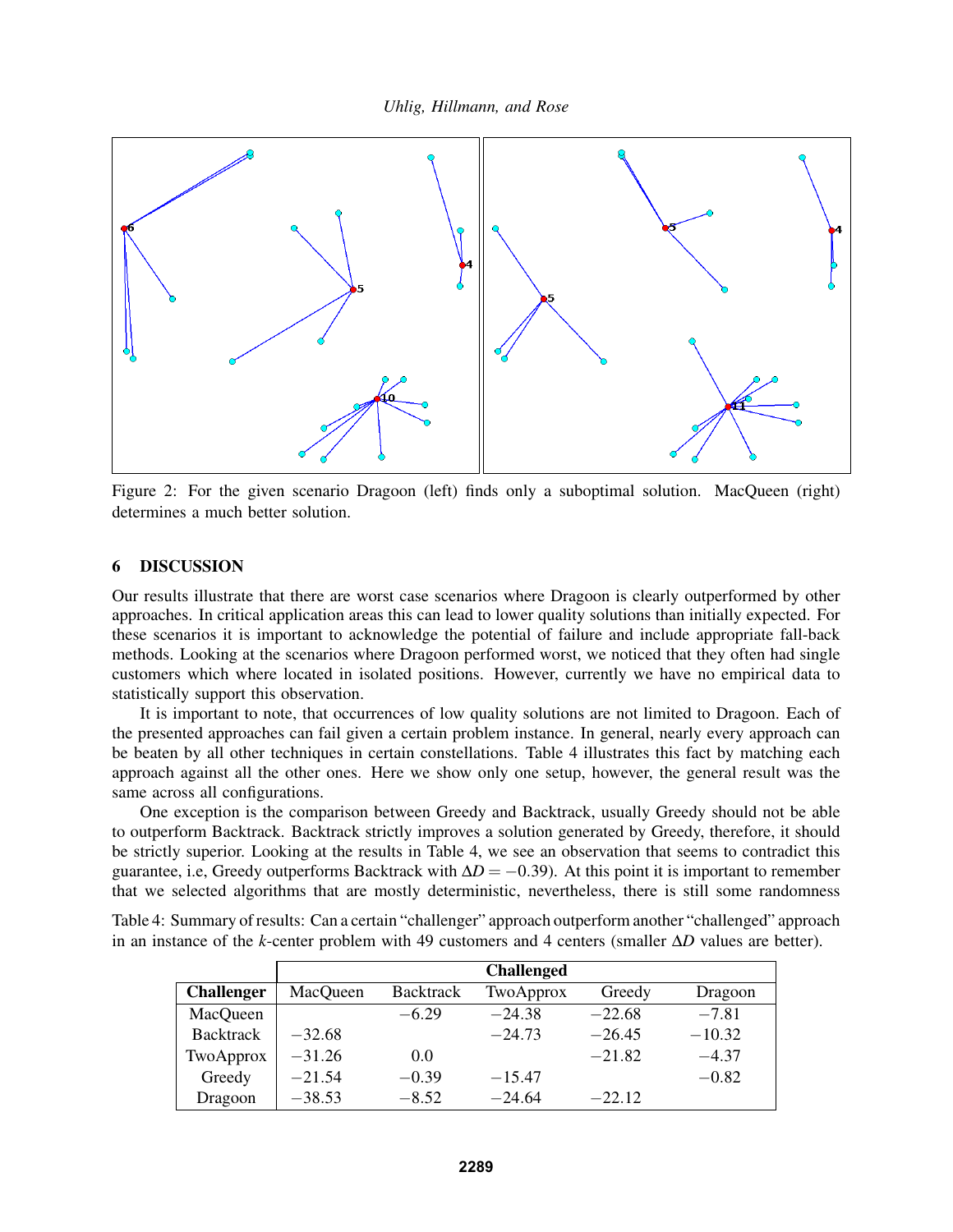included. Specifically, for Greedy if two potential placements lead to the same improvement the one that is actually selected is chosen randomly.

In Table 4, 2-Approx was not able to outperform Backtrack, but in principle it is able to do so. For other setups we have found instances where it is better than Backtrack. Nonetheless, the fact that it did not outperform Backtrack in the given example indicates that it is quite difficult to find a instance were it is superior.

## 7 SUMMARY AND OUTLOOK

We presented a critical view at the Dragoon optimization approach, considering its potential worst case behavior. While it returns very good results on average, there are instances of the *k*-center problem where it is outperformed significantly. The novel Backtrack approach generated very good results and is even slightly better than Dragoon. However, as discussed before, it is also susceptible to fail for certain scenarios. The general verdict is that all approaches shine for certain scenarios and fall off in other cases.

This paper considered the *k*-center problem on a very abstract level. Our future work will focus more on practical aspects of the problem. For example, like nonlinear distance calculation between customer and its center including factors like dynamic traffic, limited availability of certain services depending on the center. This includes more intricate assignment strategies that match customers and centers based on customer profiles.

With regard to the underlying optimization there are three potential paths to follow. The first and simplest approach to guarantee more robustness is to use more than one of the presented optimization techniques, to limit the occurrence of worst case behavior. Considering time critical application this path might, however, be impossible. As a second path, we can add some intelligence to select the appropriate approach for a given problem instance. We could either try to train a neural network to classify the problem instances or strive to identify certain problem properties that favor certain approaches, e.g., avoiding Dragoon for problems were certain customers have secluded positions. Finally, we are also investigating opportunities to further increase the robustness of the approaches on an algorithmic level. Currently we are developing an advanced version of Dragoon.

#### **REFERENCES**

- Gonzalez, T. F. 1985. "Clustering to Minimize the Maximum Intercluster Distance". *Theoretical Computer Science* 38:293 – 306.
- Hillmann, P., L. Stiemert, G. D. Rodosek, and O. Rose. 2015a, Dec. "Dragoon: Advanced Modelling of IP Geolocation by Use of Latency Measurements". In *2015 10th International Conference for Internet Technology and Secured Transactions (ICITST)*, 438–445.
- Hillmann, P., L. Stiemert, G. D. Rodosek, and O. Rose. 2015b, Nov. "Modelling of IP Geolocation by Use of Latency Measurements". In *Network and Service Management (CNSM), 2015 11th International Conference on*, 173–177.
- Hillmann, P., T. Uhlig, G. D. Rodosek, and O. Rose. 2015, Nov. "A Novel Approach to Solve *k*-Center Problems with Geographical Placement". In *Service Operations and Logistics, and Informatics (SOLI), 2015 IEEE International Conference on*, 31–36.
- Hochbaum, D. S., and D. B. Shmoys. 1985. "A Best Possible Heuristic for the *k*-Center Problem". *Mathematics of Operations Research* 10:180–184.
- Jamin, S., C. Jin, A. R. Kurc, D. Raz, and Y. Shavitt. 2001. "Constrained Mirror Placement on the Internet". In *INFOCOM 2001. Twentieth Annual Joint Conference of the IEEE Computer and Communications Societies*, Volume 1, 31–40.
- Kleinberg, J., and E. Tardos. 2005. *Algorithm Design*. Boston, MA, USA: Addison-Wesley Longman Publishing Co., Inc.